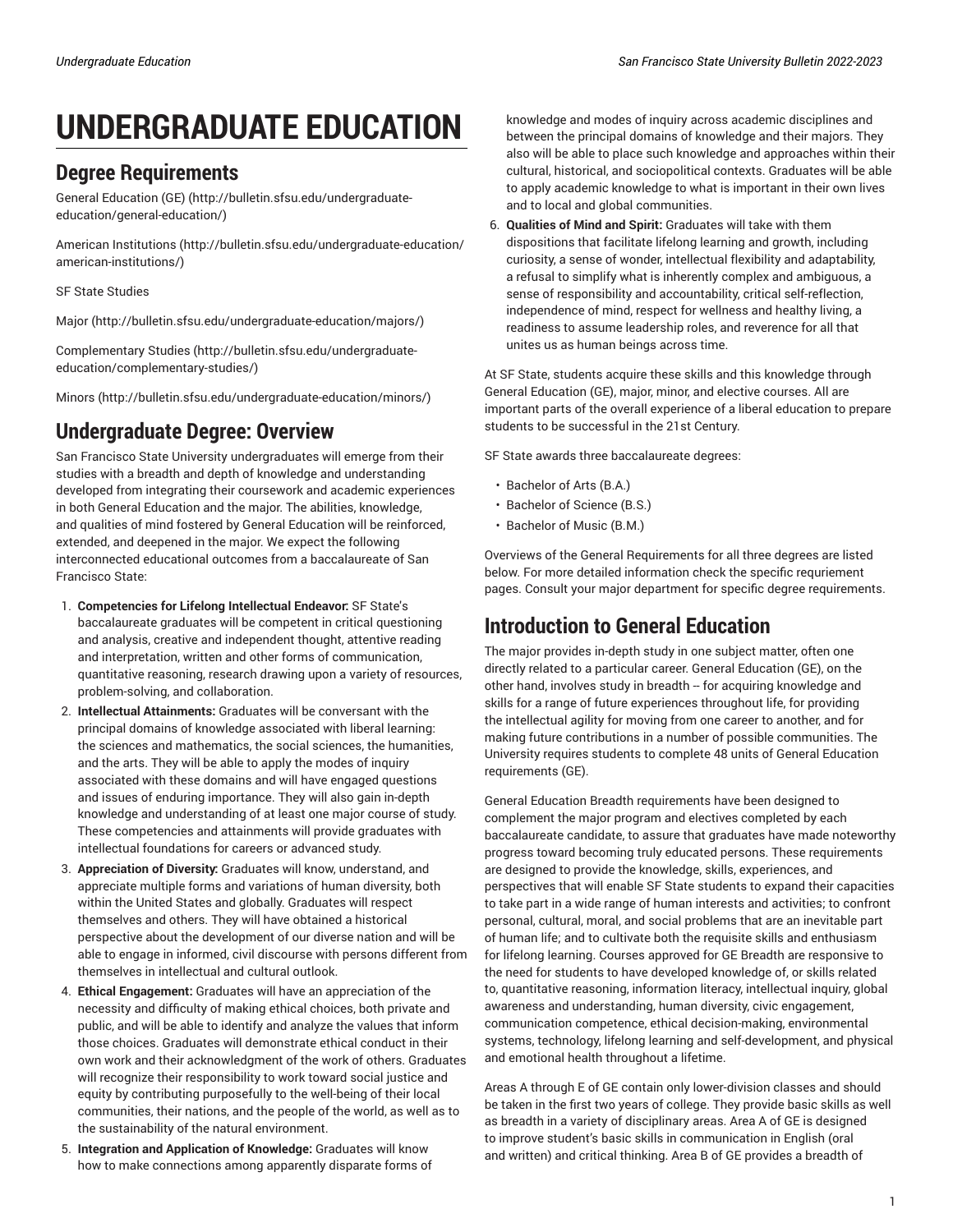knowledge about the physical and life sciences, including laboratory experiences. Area B also provides students an opportunity to expand their mathematics and quantitative reasoning skills. Area C of GE focuses on the Arts and Humanities and gives students a chance to explore the Humanities through literature. Area D of GE covers the social sciences and includes the US History and Government requirements. Area E courses are the second part of the first-year experience. The courses cover rhetorical knowledge, the writing process, information literacy, and reflection and metacognition.

Area F contains both lower and upper-division courses and is designed to widen a student's knowledge of the various ethnicities that make up our world.

Upper-Division General Education is designed to provide students with the opportunity to integrate and apply the knowledge, skills, and insights gained from their lower-division General Education courses. All students must complete a total of 9 units with one course in each of the following CSU-mandated groupings of domains of knowledge and inquiry:

- 1. Upper-Division Physical and/or Life Sciences (Area UD-B),
- 2. Upper-Division Arts and/or Humanities (Area UD-C), and
- 3. Upper-Division Social Sciences (Area UD-D).

A detailed listing of all General Education areas and courses begins on General [Education](/undergraduate-education/general-education/lower-division/) Lower Division. You can find specific areas of our GE program by visiting the General [Education](http://bulletin.sfsu.edu/undergraduate-education/general-education/) Table of Contents [\(http://](http://bulletin.sfsu.edu/undergraduate-education/general-education/) [bulletin.sfsu.edu/undergraduate-education/general-education/](http://bulletin.sfsu.edu/undergraduate-education/general-education/)).

#### **General Education Requirements for all Baccalaureate Degrees**

| Requirement                                               | <b>Course Level</b> | <b>Units</b> | <b>Area Designation</b> |
|-----------------------------------------------------------|---------------------|--------------|-------------------------|
| Oral<br>Communication                                     | LD                  | 3            | A <sub>1</sub>          |
| <b>Written English</b><br>Communication                   | LD                  | 3            | A2                      |
| <b>Critical Thinking</b>                                  | LD                  | 3            | A3                      |
| Physical Science LD                                       |                     | 3            | <b>B1</b>               |
| Life Science                                              | LD                  | 3            | <b>B2</b>               |
| Lab Science                                               | LD                  | $\mathbf{1}$ | B <sub>3</sub>          |
| Mathematics/<br><b>Quantitative</b><br>Reasoning          | LD                  | 3            | <b>B4</b>               |
| Arts                                                      | LD                  | 3            | C1                      |
| <b>Humanities</b>                                         | LD                  | 3            | C <sub>2</sub>          |
| Arts or<br><b>Humanities</b>                              | LD                  | 3            | C1 or C2                |
| Social Sciences                                           | LD                  | 3            | D <sub>1</sub>          |
| Social Sciences:<br><b>US History</b>                     | LD                  | 3            | D <sub>2</sub>          |
| Lifelong Learning LD<br>and Self-<br>Development<br>(LLD) |                     | 3            | F                       |
| <b>Ethnic Studies</b>                                     | LD                  | 3            | F                       |
| Physical and/or<br>Life Science                           | <b>UD</b>           | 3            | $UD-B$                  |
| Arts and/or<br><b>Humanities</b>                          | <b>UD</b>           | 3            | $UD-C$                  |

| Social Sciences                                                                                                                                                  | LJD.     | 3 | UD-D        |  |  |
|------------------------------------------------------------------------------------------------------------------------------------------------------------------|----------|---|-------------|--|--|
| <b>SF State Studies</b>                                                                                                                                          |          |   |             |  |  |
| Courses certified as meeting the SF State Studies<br>requirements may be upper or lower division in General<br>Education (GE), a major or minor, or an elective. |          |   |             |  |  |
| American Ethnic LD or UD<br>and Racial<br><b>Minorities</b>                                                                                                      |          | 3 | <b>AERM</b> |  |  |
| Environmental<br>Sustainability                                                                                                                                  | LD or UD | 3 | ES          |  |  |
| Global<br>Perspectives                                                                                                                                           | LD or UD | 3 | GP          |  |  |
| Social Justice                                                                                                                                                   | LD or UD | 3 | SJ          |  |  |

Note: LD = Lower-Division; UD = Upper-Division.

## **American Institutions Requirement**

The California State University (CSU) system requires that all graduates demonstrate an understanding of the historical development of American institutions and ideals, the Constitution of the United States, the operation of representative democratic government under that Constitution, and the processes of California's state and local governments. Because this is a competency requirement, it may be satisfied by passing examinations, by taking courses, or by a combination of examinations and courses. In unusual circumstances, students may be able to demonstrate competency in other ways as well.

You can find more information on our American Institutions program and how to fulfill this requirement by visiting the [American Institutions \(http://](http://bulletin.sfsu.edu/undergraduate-education/american-institutions/) [bulletin.sfsu.edu/undergraduate-education/american-institutions/](http://bulletin.sfsu.edu/undergraduate-education/american-institutions/)) page.

# **SF State Studies Requirement**

SF State Studies courses fulfill graduation requirements but do not have specific unit requirements. They are meant to ensure that students take a least one course in areas that the campus feels are important to graduates of our University. There are currently four graduation requirements that students must meet:

- [American Ethnic and Racial Minorities \(AERM\),](/undergraduate-education/sf-state-studies/aerm/)
- [Environmental](/undergraduate-education/sf-state-studies/es/) Sustainability (ES),
- Global [Perspectives](/undergraduate-education/sf-state-studies/gp/) (GP) and
- [Social Justice \(SJ\).](/undergraduate-education/sf-state-studies/sj/)

Courses certified as meeting the SF State Studies requirements may be upper- or lower-division, may be in General Education, a major or minor, or an elective. Because of the large number of SF State Studies courses, most students will take more than one SF State Studies course and will not have to seek out such courses.

You can find specific areas of our SF State Studies program by clicking on the links above or visiting the SF Studies Table of [Contents](http://bulletin.sfsu.edu/undergraduate-education/undergraduate-education/sf-state-studies/) [\(http://](http://bulletin.sfsu.edu/undergraduate-education/undergraduate-education/sf-state-studies/) [bulletin.sfsu.edu/undergraduate-education/undergraduate-education/sf](http://bulletin.sfsu.edu/undergraduate-education/undergraduate-education/sf-state-studies/)[state-studies/\)](http://bulletin.sfsu.edu/undergraduate-education/undergraduate-education/sf-state-studies/).

#### **Major**

Completion of a major is a graduation requirement. A major is a focused area of study that requires the student to take a specific set of courses that lead to a deep understanding of a particular subject matter. At SF State there are over 100 undergraduate majors. Choosing a major involves declaring this choice at the time of admission or consulting